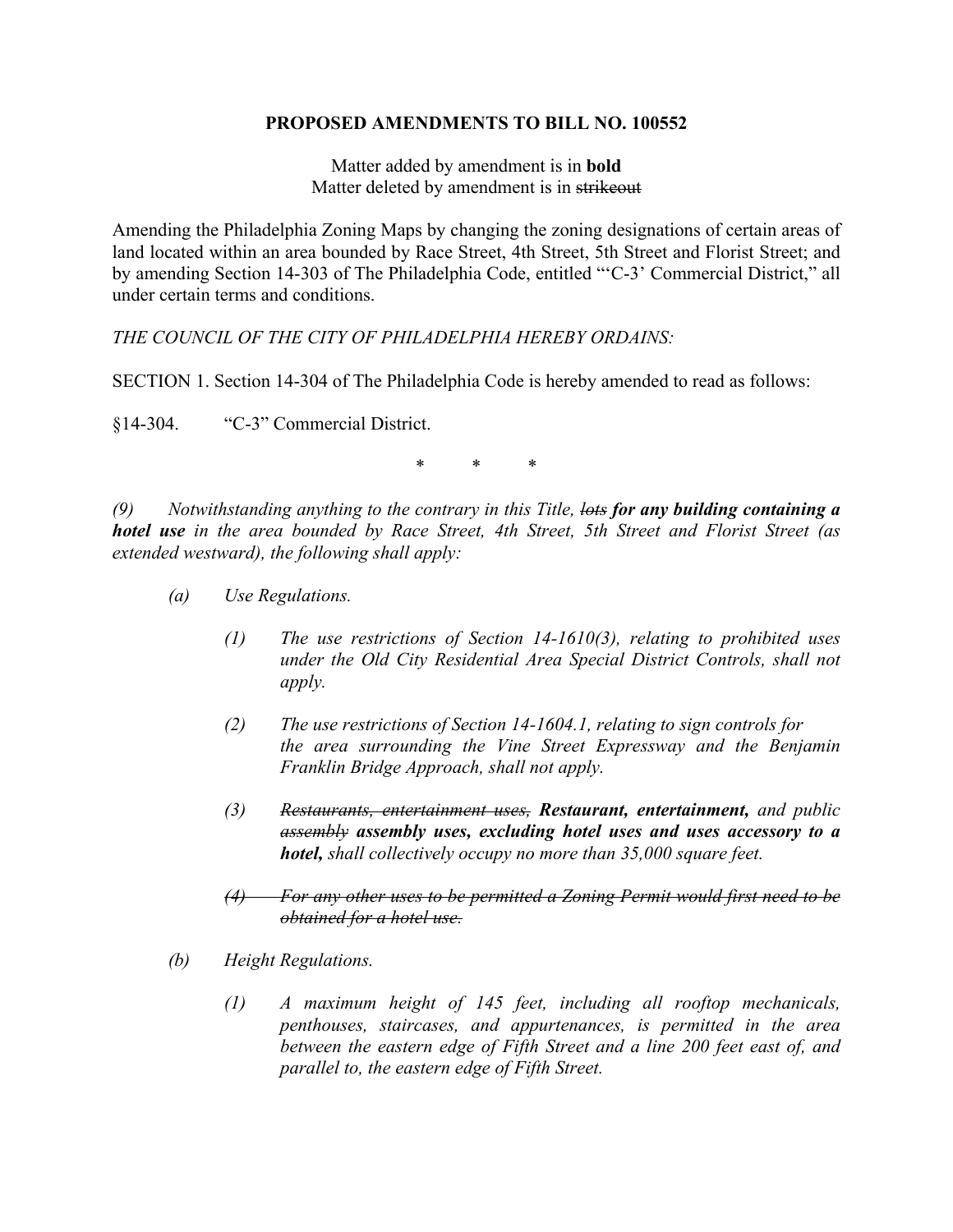- *(2) A maximum height of 85 80 feet, including all rooftop mechanicals, penthouses, staircases, and appurtenances, is permitted in the area between a line 200 feet east of, and parallel to, the eastern edge of Fifth Street, and the western edge of Fourth Street. All rooftop mechanicals, penthouses, staircases, and appurtenances in such area shall be set back at least ten (10) feet from the cornice line of the main building along the western edge of Fourth Street and ten (10) feet from the cornice line of the main building along the northern edge of Race Street.*
- *(c) Off-Street Parking.*
	- *(1) For hotel use, at least one (1) space for every three (3) hotel units shall be required.*
	- *(2) For restaurant, entertainment, and public assembly uses, at least one (1) space for every 200 450 square feet of gross floor area. area shall be required.*
	- *(3) For residential uses, other than hotel uses, one (1) space for each singlefamily dwelling unit shall be required.*
	- *(4) No fewer than 220 parking spaces shall be provided at all times.*
	- *(3) (5) Interior valet parking areas may be tandem, stacked, or mechanical parking, and shall comply with applicable parking requirements.*
	- *(4) (6) Exterior valet parking areas may be tandem or stacked parking, and shall comply with all applicable surface parking lot requirements, including screening, landscaping, lighting and striping.*
- *(d) Signage. Internally-illuminated or LED accessory signs with intermittent or changeable copy are permitted.*

SECTION 2. Pursuant to Section 14-103 of The Philadelphia Code, The Philadelphia Zoning Maps are hereby amended by changing the zoning designations of certain areas of land within an area bounded by Race Street, 4th Street, 5th Street and Florist Street (as extended westward) from the existing zoning designations indicated on Map "A" set forth below to the zoning designations indicated on Map "B" set forth below.

SECTION 3. Sunset. This **Section 1 of this** Ordinance shall expire two (2) years from the date it is enacted.

SECTION 4. This Ordinance shall take effect immediately.